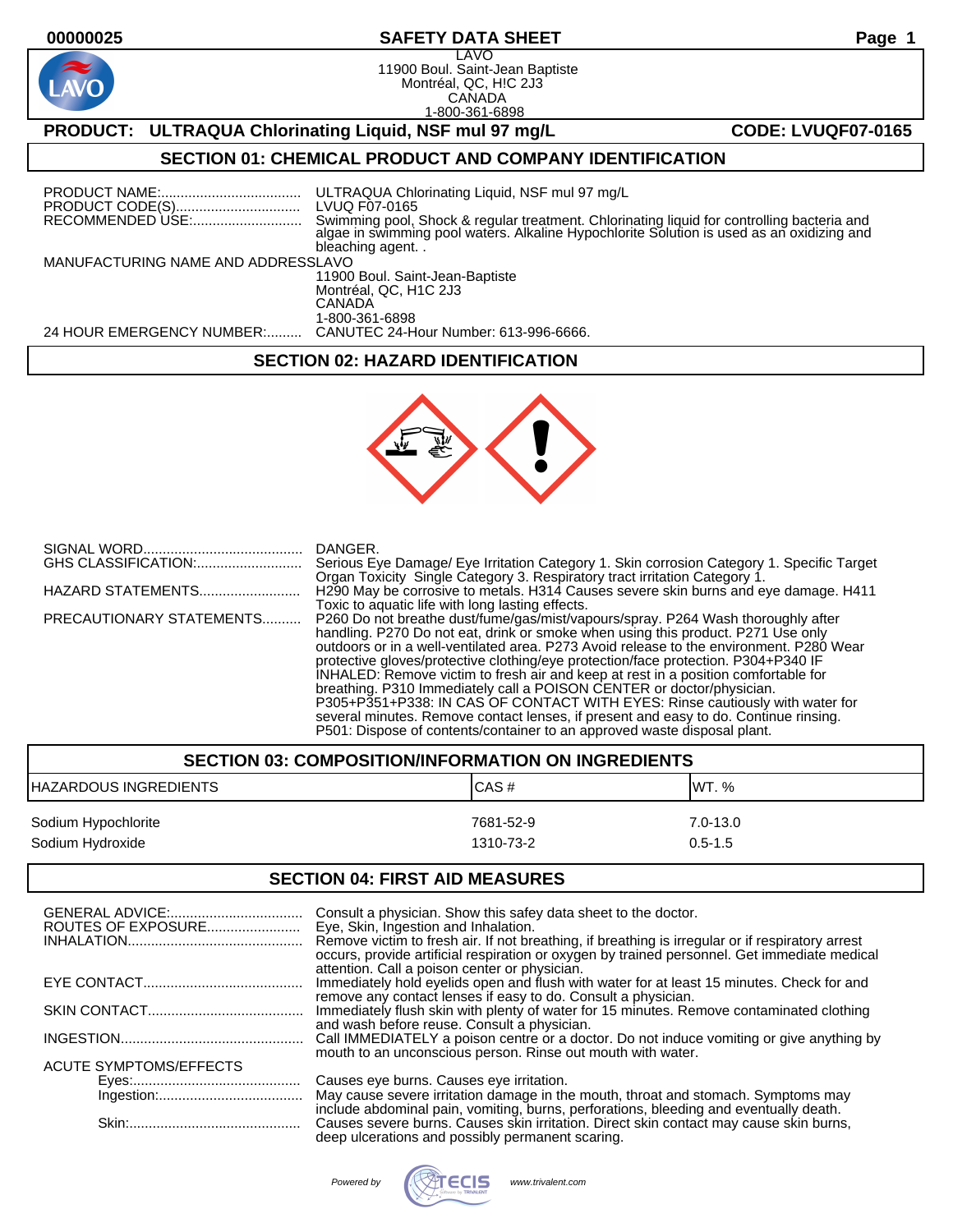**00000025 SAFETY DATA SHEET Page 2**

## **PRODUCT: ULTRAQUA Chlorinating Liquid, NSF mul 97 mg/L CODE: LVUQF07-0165**

## **SECTION 04: FIRST AID MEASURES**

| DELAYED SYMPTOMS/EFFECTS                                                                                                                                                   | Inhalation of high concentrations of fumes or mists may cause severe irritation and<br>corrosive damage to the nose, throat and upper respiratory tract.<br>Prolonged or repeated contact may cause drying, cracking and de fatting of the skin.                                                                                                                                                                                                                                                                                                                                                                                                                                   |
|----------------------------------------------------------------------------------------------------------------------------------------------------------------------------|------------------------------------------------------------------------------------------------------------------------------------------------------------------------------------------------------------------------------------------------------------------------------------------------------------------------------------------------------------------------------------------------------------------------------------------------------------------------------------------------------------------------------------------------------------------------------------------------------------------------------------------------------------------------------------|
|                                                                                                                                                                            | <b>SECTION 05: FIRE FIGHTING MEASURES</b>                                                                                                                                                                                                                                                                                                                                                                                                                                                                                                                                                                                                                                          |
| CONDITIONS OF FLAMMABILITY<br>SUITABLE EXTINGUISHING MEDIA<br>UNSUITABLE EXTINGUISHING MEDIA<br>SPECIAL PROTECTIVE EQUIPMENT<br>AND PRECAUTIONS FOR<br><b>FIREFIGHTERS</b> | Non-flammable substance. Non combustible substance.<br>Use fire-extinguishing media appropriate for surrounding materials. Use Water spray,<br>Alcohol-resistant foam, Dry chemical or Carbon dioxide.<br>Do not use dry chemical extinguishing agents that contain ammonium compounds.<br>Firefighter should wear proper protective equipment and seft contained breathing<br>apparatus with full face piece operated in positive pressure mode. Move containers from<br>fire area if safe to do so. Use water to cool fire exposed containers.<br>HAZARDOUS COMBUSTION PRODUCTS May include and are not limited to: Chlorine; Hydrogen chloride gas; Oxygen; Sodium<br>dioxides. |
| <b>EXPLOSION HAZARDS:</b><br>Sensitivity to static discharge:<br>Sensitivity to mechanical impact:                                                                         | No data available.<br>No data available.                                                                                                                                                                                                                                                                                                                                                                                                                                                                                                                                                                                                                                           |
|                                                                                                                                                                            | <b>SECTION 06: ACCIDENTAL RELEASE MEASURES</b>                                                                                                                                                                                                                                                                                                                                                                                                                                                                                                                                                                                                                                     |

#### PERSONNAL PRECAUTIONS:................ Restrict access to area until completion of clean up. Evacuate personnel to safe areas. Ensure clean up is conducted by trained personnel only. Do not touch and walk through spilled material. All persons dealing with clean up should wear the appropriate protective equipment including self contained breathing apparatus. Do not touch damaged containers or spilled material unless wearing appropriate protective clothing. Use personnel protective equipment. Avoid breathing vapours, mist or gas. Ensure adequate ventilation. ENVIRONMENTAL PRECAUTONS:........ Ensure spilled product does not enter drains, sewers, waterways, or confined spaces. If necessary, dike well ahead of the spill to prevent runoff into drains, sewers, or any natural waterway or drinking supply. Prevent further leakage or spillage if safe to do. METHODS AND MATERIALS FOR .......... Contain and absorb spilled liquid with non combustible, inert absorbent material (e.g.<br>CONTAINMENT AND CLEANING sand), then place absorbent material into a container for later disposal. CONTAINMENT AND CLEANING sand), then place absorbent material into a container for later disposal. Flush with water. Do not flush into surface water or sanitary sewer system. Contaminated absorbent material may pose the same hazards as the spilled product. Notify the appropriate authorities as required.

## **SECTION 07: HANDLING AND STORAGE**

| <b>HANDLING PROCEDURES</b> | Use good industrial hygiene practices in handling this material. Do not eat, drink or smoke<br>when using this product. Use in well ventilated areas. Do not get in eyes, on skin or on<br>clothing. Avoid inhalation of mists/vapours/fumes. Wash thoroughly after handling. Keep<br>container tightly closed. |
|----------------------------|-----------------------------------------------------------------------------------------------------------------------------------------------------------------------------------------------------------------------------------------------------------------------------------------------------------------|
|                            | Keep out of reach of children. Protect from sunlight. Keep container tightly closed. Store in<br>a cool, dry and well ventilated area. Do not store near acids.                                                                                                                                                 |
|                            |                                                                                                                                                                                                                                                                                                                 |
|                            |                                                                                                                                                                                                                                                                                                                 |

## **SECTION 08: EXPOSURE CONTROLS / PERSONAL PROTECTION**

| IINGREDIENTS                                   | TWA                                                        | <b>ACGIH TLV</b><br>STEL                                                                                                                                                                                                                                                                                                                                                                                                                                                                                                                                                                                                                                                                                                                                                                                                                                                                                                                                                                                                                    | <b>OSHA PEL</b><br>IPEL | <b>STEL</b>                  | <b>NIOSH</b><br>IREL         |
|------------------------------------------------|------------------------------------------------------------|---------------------------------------------------------------------------------------------------------------------------------------------------------------------------------------------------------------------------------------------------------------------------------------------------------------------------------------------------------------------------------------------------------------------------------------------------------------------------------------------------------------------------------------------------------------------------------------------------------------------------------------------------------------------------------------------------------------------------------------------------------------------------------------------------------------------------------------------------------------------------------------------------------------------------------------------------------------------------------------------------------------------------------------------|-------------------------|------------------------------|------------------------------|
| Sodium Hypochlorite                            | Information not<br>available                               | Ceiling: 2 mg/m3                                                                                                                                                                                                                                                                                                                                                                                                                                                                                                                                                                                                                                                                                                                                                                                                                                                                                                                                                                                                                            | $2 \text{ mg/m}$        | Information not<br>available | Information not<br>available |
| Sodium Hydroxide                               | No information<br>available                                | $2 \text{ mg/m}$                                                                                                                                                                                                                                                                                                                                                                                                                                                                                                                                                                                                                                                                                                                                                                                                                                                                                                                                                                                                                            | $2 \text{ mg/m}$        | No information<br>available  | No information<br>available  |
| ENGINEERING CONTROLS<br>Eye / Face protection: | ACGIH TLV:<br>OSHA PEL:<br>NIOSH IDLH:<br>Hand protection: | American Conference of Governmental Industrial Hygienists - Threshold Limit Value.<br>Occupational Safety and Health Administration - Permissible Exposure Limits.<br>Immediately Dangerous to Life or Health.<br>Use under well-ventilated conditions or with respiratory protection.<br>GENERAL HYGIENE CONSIDERATIONS: Avoid breathing vapor or mist. Avoid contact with skin, eyes and clothing. Remove soiled<br>clothing and wash it thoroughly before reuse. Upon completion of work, wash hands before<br>eating, drinking, smoking or use of toilet facilities. Do not eat, drink, smoke or use<br>cosmetics while working with this product.<br>PERSONNAL PROTECTION EQUIPMENT:As required by employer. Complete suit protecting agains chemicals. The type of protective<br>equipment must be selected according to the concentration and amount of the dangerous<br>substance at the specific workspace.<br>Wear saftey glasses with side shields or goggles.<br>Wear protective gloves. Gloves must be inspected prior to use. |                         |                              |                              |

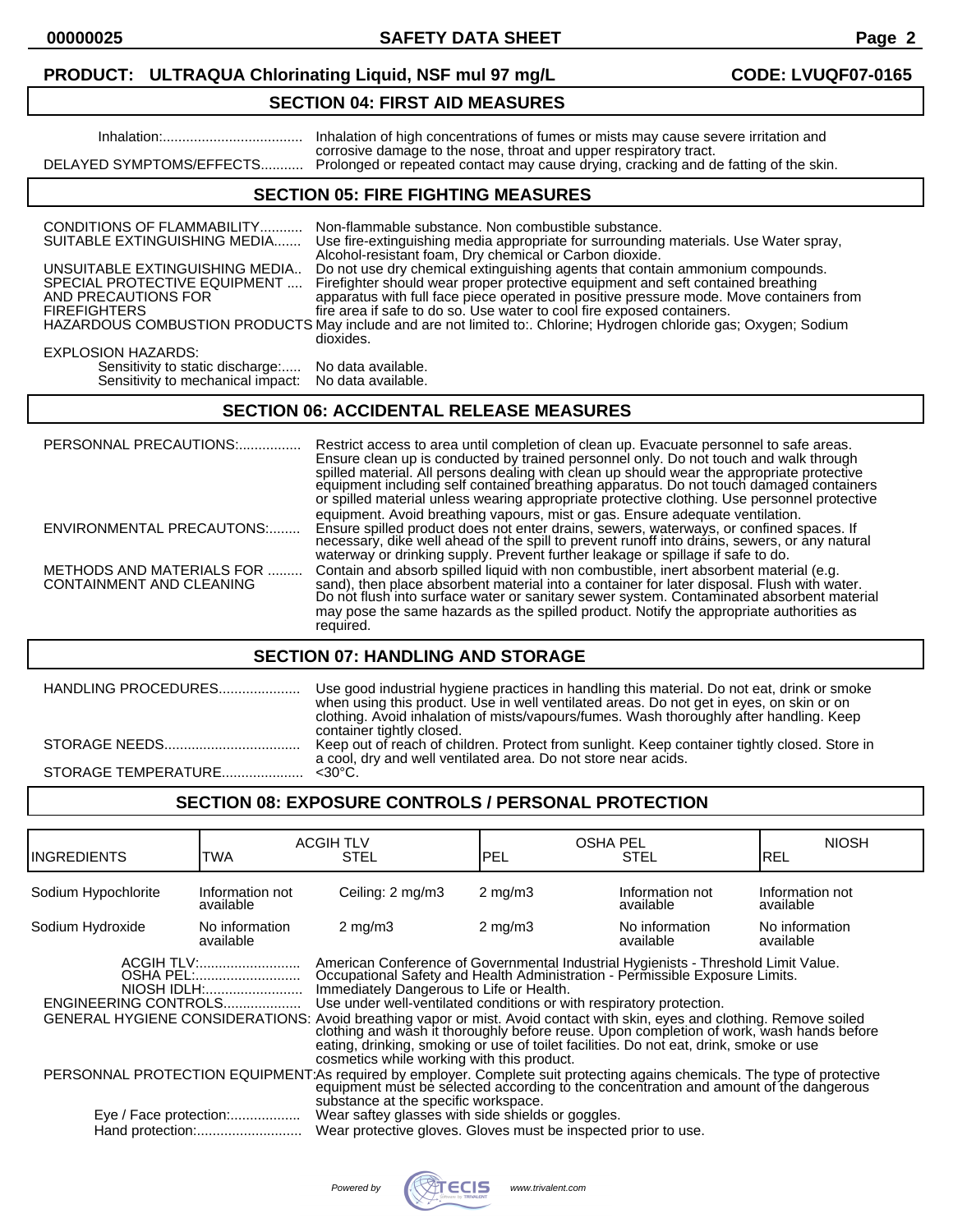## **PRODUCT: ULTRAQUA Chlorinating Liquid, NSF mul 97 mg/L CODE: LVUQF07-0165**

## **SECTION 08: EXPOSURE CONTROLS / PERSONAL PROTECTION**

 Respiratory protection:................. Use appropriate respiratory protection if there is the potential to exceed the exposure limit(s). Use a full face respirator with multi-purpose combination or Wear self contained breathing apparatus.

## **SECTION 09: PHYSICAL AND CHEMICAL PROPERTIES**

| ODOUR THRESHOLD (ppm)<br>$>12.5$ .<br>FREEZING POINT ( °C)<br>FLASH POINT (°C), Method<br>EVAPORATION RATE<br>VAPOUR PRESSURE (mm Hg)<br>VAPOUR DENSITY (AIR=1)<br>SOLUBILITY IN WATER (% W/W)<br>COEFFICIENT OF WATER\OIL  No information available.<br><b>DISTRIBUTION</b> | Clear, pale yellow liquid. Translucent.<br>Yellow to greenish.<br>Chlorine odor.<br>No information available.<br>1.10-1.25 $g/mL$ .<br>$7.0 - 8.0.$<br>$-30^{\circ}$ C to $-20^{\circ}$ C.<br>96 to $120^{\circ}$ C.<br>Not applicable. Product does not sustain combustion.<br>No information available.<br>$<$ 2.3 kPa (17.5 mm Hg @ 20°C).<br>Heavier than air.<br>Soluble in cold water. |
|------------------------------------------------------------------------------------------------------------------------------------------------------------------------------------------------------------------------------------------------------------------------------|----------------------------------------------------------------------------------------------------------------------------------------------------------------------------------------------------------------------------------------------------------------------------------------------------------------------------------------------------------------------------------------------|
|------------------------------------------------------------------------------------------------------------------------------------------------------------------------------------------------------------------------------------------------------------------------------|----------------------------------------------------------------------------------------------------------------------------------------------------------------------------------------------------------------------------------------------------------------------------------------------------------------------------------------------------------------------------------------------|

## **SECTION 10: STABILITY AND REACTIVITY**

| CHEMICAL STABILITY                              | Stable under the recommended storage and handling conditions prescribed.<br>Reacts with other chemicals such as toilet bowl cleaners, rust removers, acids, or products<br>containing ammonia to produce hazardous irritating gases, such as chlorine and other chlorinated compounds. Contact with some reactive metals may produce flammable<br>hydrogen gas. Corrosive to metals.                                                                                                                                                                                                               |
|-------------------------------------------------|----------------------------------------------------------------------------------------------------------------------------------------------------------------------------------------------------------------------------------------------------------------------------------------------------------------------------------------------------------------------------------------------------------------------------------------------------------------------------------------------------------------------------------------------------------------------------------------------------|
| HAZARDOUS POLYMERIZATION<br>CONDITIONS TO AVOID | Hazardous polymerization cannot occur.<br>Avoid heat and open flame. Exposure to sunlight. Do not mix with other chemicals.<br>Toilet bowl cleaners, rust removers, acids, reducing agents, other oxidizing agents and<br>products containing ammonia. Avoid contact with the following materials: Urea, Ammonia,<br>Amides, Amines, Nitrogen containing compounds, Combustible materials, Organic<br>materials, Metals, Reducing materials, Hydrocarbons materials, Alcohols, Ether. Contact<br>with Magnesium, galvanized Zinc, Tin, Chronium, Brass and Bronze generates explosive<br>Hydrogen. |
| HAZARDOUS PRODUCTS OF<br><b>DECOMPOSITION</b>   | May include and are not limited to: Hydrogen chloride, Chlorine gas, Sodium dioxide.                                                                                                                                                                                                                                                                                                                                                                                                                                                                                                               |

## **SECTION 11: TOXICOLOGICAL INFORMATION**

| Sodium Hypochlorite                                                                                                                                                                                                                            | Inhalation Rat $> 10.5$ mg/kg;                                                                                                                                                                                                                                                                                                                                                                                                                                          | Oral Rat: 8200 mg/kg; Oral Mice: 5800 mg/kg;                                                                                                                                                                                                                                                                                                                                                                                                                                                                                                                          |
|------------------------------------------------------------------------------------------------------------------------------------------------------------------------------------------------------------------------------------------------|-------------------------------------------------------------------------------------------------------------------------------------------------------------------------------------------------------------------------------------------------------------------------------------------------------------------------------------------------------------------------------------------------------------------------------------------------------------------------|-----------------------------------------------------------------------------------------------------------------------------------------------------------------------------------------------------------------------------------------------------------------------------------------------------------------------------------------------------------------------------------------------------------------------------------------------------------------------------------------------------------------------------------------------------------------------|
|                                                                                                                                                                                                                                                |                                                                                                                                                                                                                                                                                                                                                                                                                                                                         | Dermal Rat:>2000 mg/kg; Dermal >10000<br>mg/kg Rabbit;                                                                                                                                                                                                                                                                                                                                                                                                                                                                                                                |
| Sodium Hydroxide                                                                                                                                                                                                                               | No information available                                                                                                                                                                                                                                                                                                                                                                                                                                                | Oral Rat 300-500mg/kg; Dermal Rabbit<br>>2000mg/kg                                                                                                                                                                                                                                                                                                                                                                                                                                                                                                                    |
| ROUTE OF EXPOSURE<br>POTENTIEL EFFECTS ON HUMANS<br>and stomach.<br>CHRONIC EFFECTS ON HUMANS<br>Carcinogen classification code<br>American Conference of Governmental<br>Industrial Hygienists, ACGIH<br>International Agency for Research on | Eyes, skin, respiratory system and digestive system.<br>Causes eye burns. Causes severe eye damage.<br>Causes skin burns. Causes skin irritation.<br>Harmful if inhaled. May cause respiratory tract irritation or chemical burns.<br>contact with this material to avoid any effects from repetitive acute exposures.<br>No information available.<br>skin, eye, lens of cornea and stomach.<br>No evidence of carcinogenic effects.<br>potential carcinogen by ACGIH. | Harmful if swallowed. May cause severe irritation and corrosive damage to mouth, throat<br>Safe handling of this material on a long term basis should emphasize the prevention of all<br>Contains material which my cause damage to the following organs: upper respiratory tract,<br>A4 - Not classifiable as a human carcinogen (Sodium Hypochlorite). No component of this<br>product present at levels greater than or equal to 0.1% is identified as a carcinogen or<br>3 - Group 3: Not classifiable as to its carcinogenicity to humans (Sodium Hypochlorite). |